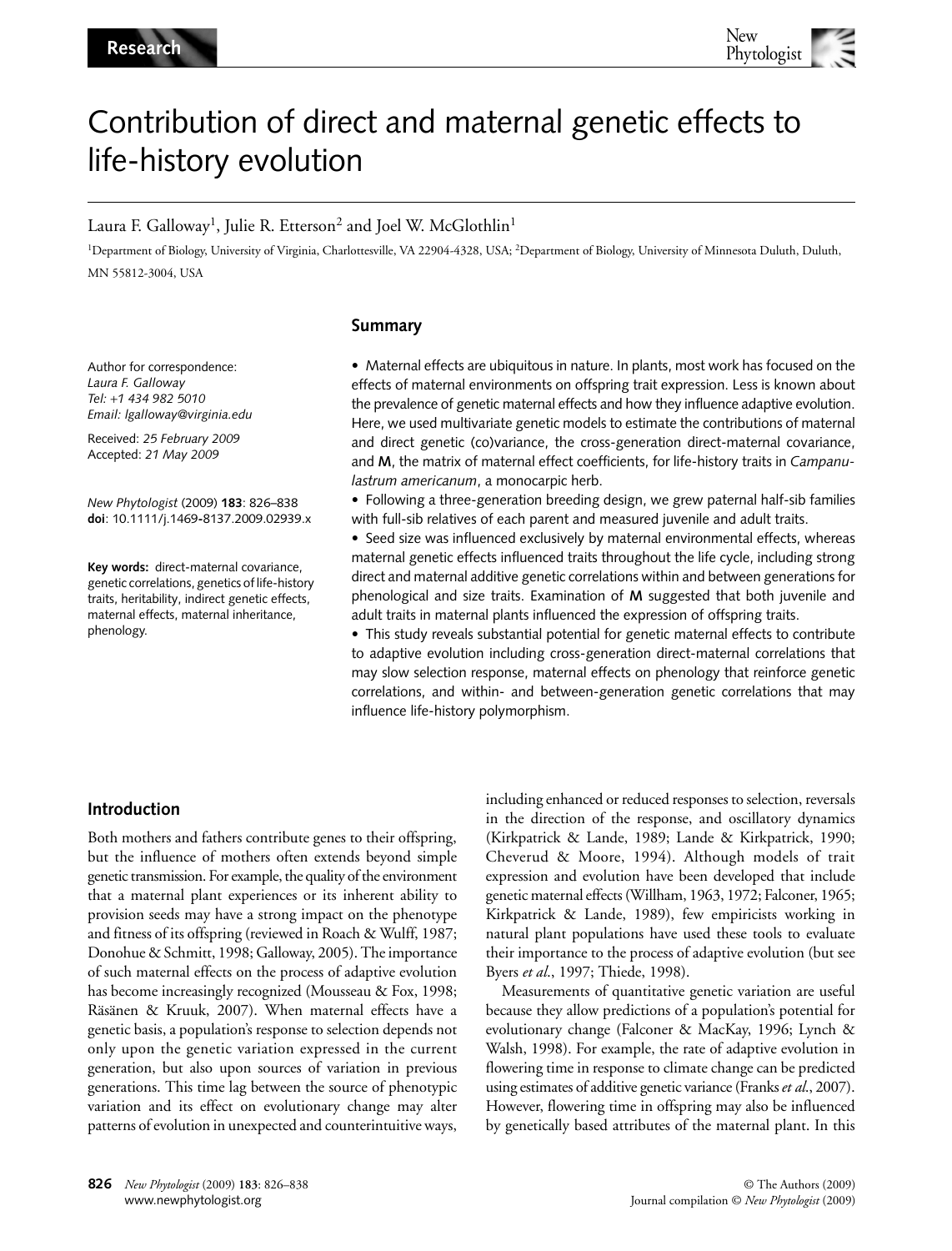

**Fig. 1** Schematic diagrams of a trait with maternal inheritance. (a) Direct genetic (A) and environmental (E) effects on trait expression (P) are indicated with the subscript 'o'. Maternal genetic and environmental effects on trait expression are indicated with the subscript 'm'. The upper diagram depicts the analysis using the variance components approach and the double-headed arrow indicates the cross-generation direct-maternal genetic covariance  $(A_0A_m)$ . The lower diagram depicts the trait-based model, and the maternal effect on trait expression is indicated by the dotted arrow (M). (b) Multivariate extrapolation of the variance components approach. The between-trait relationships are indicated by black lines and the within-trait associations are indicated by grey lines. Betweentrait relationships include the between-trait maternal ( $r_{\text{iiAm}}$ ) and direct ( $r_{ii\text{Ao}}$ ) additive genetic correlations as well as direct-maternal correlations ( $r_{\text{iiAoAm}}$ ).

case, a variance-components approach may be used to partition additive genetic variance into the direct effects of an individual's own genes as well as the indirect effects of genes expressed in the maternal generation. Trait evolution (e.g. timing of flowering) may result from changes in either an individual's own genes or in maternally acting genes. Direct and indirect genetic effects may also covary across the generations (Dickerson, 1947; Willham, 1963; Fig. 1a). Previous studies have demonstrated that this direct-maternal covariance is a common feature of the genetic architecture of traits with maternal inheritance (reviewed in Räsänen & Kruuk, 2007). Frequently the covariance is negative, reducing the total genetic variation across generations, and therefore may retard the selection response. However it may also be positive, accelerating potential evolutionary change relative to simpler predictions based on single-generation estimates of additive genetic variance.

The contribution of the maternal generation to trait expression may be extended to incorporate a multivariate phenotype. Many traits under selection, in particular life-history traits such as timing of flowering and timing of germination, are genetically correlated and therefore will not evolve independently in response to selection. A multivariate analysis of quantitative genetic variation allows this lack of independence to be quantified with the estimation of within-generation genetic correlations between traits ( $r_{ijA0}$ ,  $r_{ijAm}$ ) as well as across-generation genetic correlations between traits ( $r_{ijAoAm}$  and  $r_{jiAoAm}$ ; Fig. 1b). Because univariate analyses have been more commonly employed than multivariate analyses, it is unclear whether cross-generation effects, such as a correlation between maternal genetic effects on the timing of flowering with direct genetic effects on the timing of germination, are common. Like direct-maternal correlations within traits, such cross-generation correlations between traits may act to enhance or reduce the response to natural selection.

Further insight into cross-generation effects can be obtained using an alternative trait-based model of maternal effects (Falconer, 1965). This model recognizes that the phenotypic expression of a specific trait in the maternal generation (e.g. timing of flowering), may influence the expression of the same trait, or of a different trait, in the offspring (e.g. timing of germination). This approach has been used to evaluate environmentally mediated maternal effects in plants, such as the effect of maternal branch architecture on seed-dispersal distance and hence offspring branch architecture (Donohue, 1999). Similarly, estimates of the maternal-effect coefficient *M* may be derived for the genetic component of maternal trait expression (Fig. 1a). *M* is subtly different from the cross-generation covariance ( $\sigma_{A\alpha A m}$ ) because it describes a causal relationship between the traits, assuming that offspring phenotype is directly affected by a specific maternal trait.

A multivariate analogue of this model, described by the matrix **M**, allows estimation of the effects of multiple maternal traits on multiple offspring traits (Kirkpatrick & Lande, 1989). The components of **M**,  $M_{ii}$ , can be thought of as partial regression coefficients that measure the effect of maternal trait *j* (e.g. flowering time) on offspring trait *i* (e.g. timing of germination) after controlling for Mendelian transmission. Until recently, there has been no generalized method available for measuring **M**. However, recent theoretical work has demonstrated that trait-based models of maternal effects are equivalent to variancecomponents models and that **M** can be estimated using the variance-components approach (McGlothlin & Brodie, 2009). We make use of this new methodology in the research presented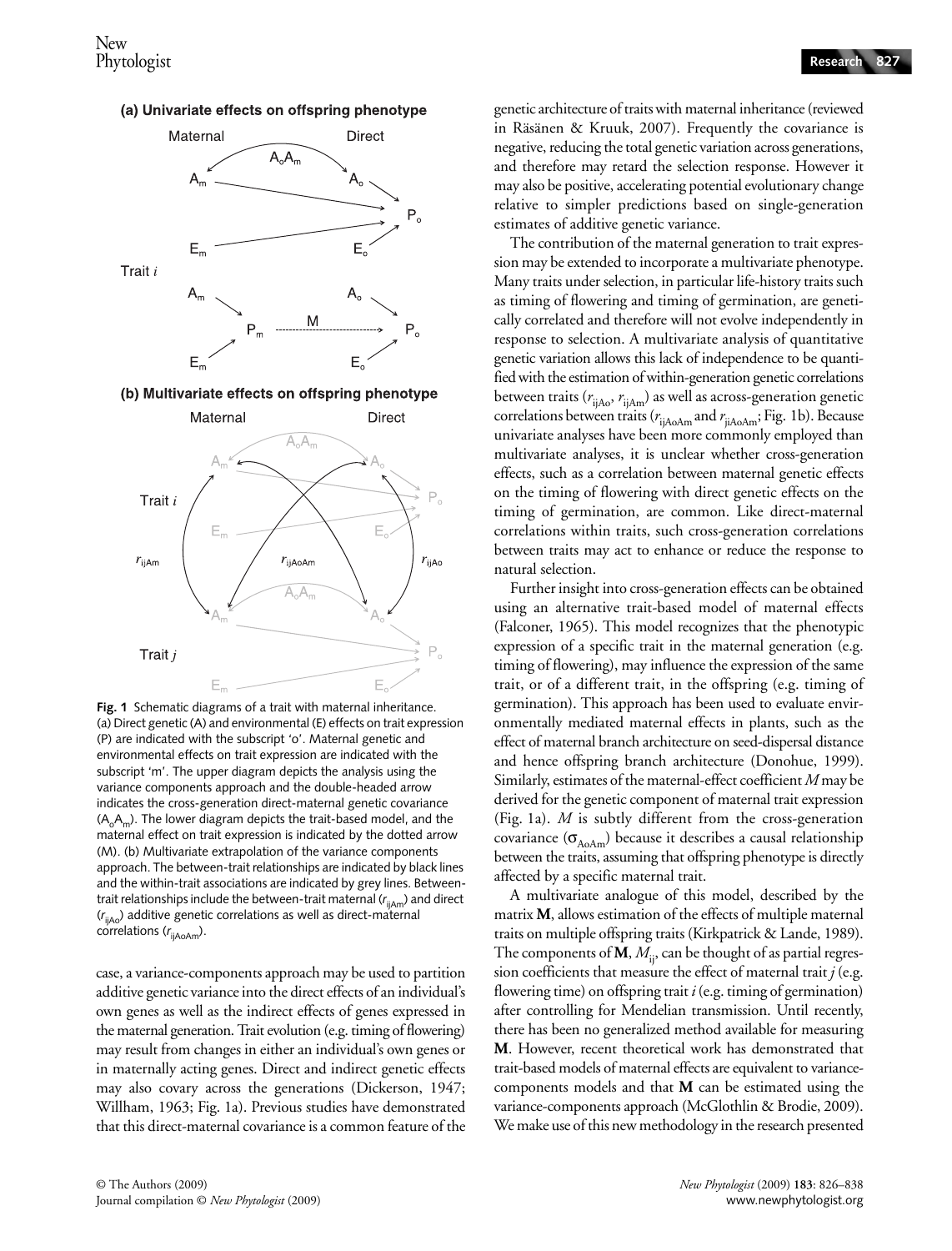here and use estimates of direct maternal effects  $(A_0)$  and the maternal–offspring genetic covariance  $(A_{m,o})$  to calculate **M**. Much like multivariate estimates of response to selection (Δ**z** = **Gb**; Lande & Arnold, 1983), which combine estimates derived from empirical data to make quantitative predictions (e.g. Grant & Grant, 1995), estimates of **M** may be used to generate hypotheses of how maternal traits influence the expression of traits in the offspring generation.

Our goal in the current study was to provide a comprehensive assessment of genetic maternal effects in *Campanulastrum americanum*, a forest-edge herb in which previous work has demonstrated environmental and phenotypic maternal effects (reviewed in Galloway, 2005). *C*. *americanum* populations typically straddle understory and light-gap habitats. We have found that maternal effects elicited by the alternate light environments enhance offspring performance such that offspring have three times greater fitness when they are appropriately cued for their growth environment by their mothers (Galloway & Etterson, 2007). This response is mediated, in part, by effects of maternal light on season of germination because fallgerminating seeds become annuals while spring-germinating seeds become biennials. Season of germination is also determined by maternal flowering time (Galloway & Burgess, 2009). Interactions between these maternally acting mechanisms create a web of potential transgenerational effects in *C*. *americanum*. Explicit genetic analysis of traits that cause maternal effects (e.g. flowering time) and those that demonstrate maternal inheritance (i.e. whose expression is altered by maternal effects, e.g. germination time) will inform our understanding of whether genetic maternal effects, together with these environmental and phenotypic maternal effects, contribute to adaptive evolution of life-history schedule. Juvenile and adult-size traits are also included in our analysis because changes in phenology often result in changes in size. We conducted this analysis using a three-generation breeding design and determined univariate and multivariate estimates of direct genetic effects, maternal genetic effects and the maternal–offspring covariance. These estimates were then used to calculate **M** to develop hypotheses concerning causal influences of maternal traits on the offspring phenotype.

#### **Materials and Methods**

#### Study system

*Campanulastrum americanum* (Campanulaceae) Small (= *Campanula americana* L.) is a predominately outcrossing autotetraploid herb (Galloway *et al*., 2003; Galloway & Etterson, 2005). Individuals are monocarpic, growing either as annuals or biennials. Life-history schedule is determined by season of germination, which is, in part, genetically determined, varying among families (Galloway & Burgess, 2009), and in part influenced by the local light environment. Fall-germinating annuals predominate in light gaps, and spring-germinating biennials predominate under the forest canopy (Galloway & Etterson, 2007). Populations typically grow at wood margins near road cuts, streams and tree falls. The study population is located near the Mountain Lake Biological Station on Rt 613, Giles Co, Virginia, USA (see also Galloway, 2001, 2002, 2005).

#### Breeding design

To estimate direct and maternal genetic effects, we conducted a three-generation breeding design. Plants grown in the first generation  $(G_0)$  were crossed to form full-sib families  $(G_1)$ . Seeds from each family were grown and crossed in a paternal half-sib design  $(G_2)$ . We then grew seeds of the half-sib families  $(G_2)$ , together with siblings of their parents  $(G_1)$ , to provide the two generations of known relatedness required for estimating direct and maternal genetic effects, their covariance and the maternal effect matrix **M** (Willham, 1963; Eisen, 1967; Kirkpatrick & Lande, 1989; McGlothlin & Brodie, 2009). Parental and offspring generations ( $G_1$  and  $G_2$ ) were grown together at the same time in a common glasshouse environment.

Seeds to produce the first generation,  $G_0$ , were collected from 236 individuals scattered throughout the natural population. They were germinated in plug trays in a growth chamber (12 h day (21 $^{\circ}$ C): 12 h night (15 $^{\circ}$ C)) for 4 wk. Some lines were replanted because of poor germination. Seedlings were vernalized at 5°C for 6 wk to induce flowering and were then transplanted into 0.5 l pots and placed in an outdoor enclosure 3.5 km from their home population. The enclosure is a clearing surrounded by trees and has a light environment similar to light gaps in the home population.

Full-sib  $G_1$  families were produced by randomly pairing 194 plants and assigning each to serve as a male or a female. Although highly outcrossing, *C. americanum* is self-compatible; therefore, the protandrous flowers were emasculated before the onset of the female phase. Pollen is presented on the outer surface of the style, and in the wild, insects typically remove all the pollen within 2 h of anthesis (Evanhoe & Galloway, 2002). We selected male-phase flowers that had no pollen remaining, wiped styles with a wet paintbrush to remove any remaining grains and individually protected them from insect visits by covering them with short lengths of a drinking straw. The next day, flowers entered the female phase and we removed the straws, pollinated flowers with the appropriate donor and replaced straws until the flower wilted. Up to 25 pollinations were conducted on each plant, typically representing *c*. one-sixth of the flowers produced. Plants were moved to a glasshouse midway through fruit ripening; additional pollinations were conducted on late-flowering plants at this time (20% of the total).

Individuals from each full-sib family were grown and used to create  $G_2$  paternal half-sib families. Seeds from 97 full-sib  $G_1$  families were germinated, vernalized and transplanted following the procedures of the previous generation. The pots were placed in a light gap in their home population and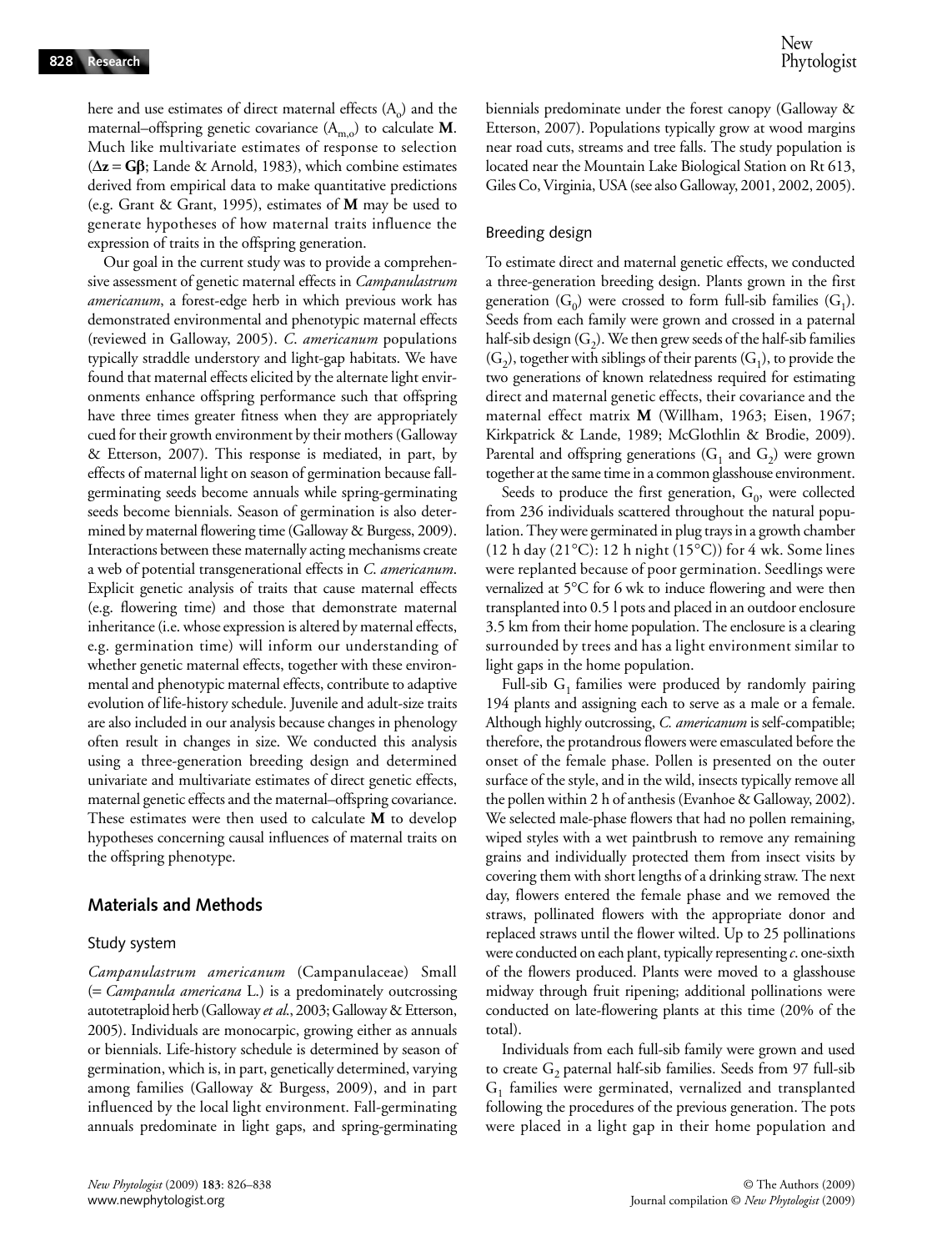surrounded with fencing to protect plants from mammalian herbivores. To create paternal half-sib families, 26 individuals were randomly selected to serve as sires and each was crossed to three unique randomly assigned plants (dams). Up to 25 hand-pollinations were conducted on each dam following the same procedure as the previous generation. Because a few plants failed to flower, seven sires were crossed to only two dams, resulting in total of 71 maternal full-sib families in  $G_2$ .

## Evaluation of genetic variation

Full-sibs of the sires and dams used in the paternal half-sib crosses  $(G_1)$  and paternal half-sib families  $(G_2)$  were grown in a glasshouse under controlled conditions. Fifteen seeds were selected from each of the 71 G<sub>2</sub> families, 71 G<sub>1</sub> full-sibs of dams used to produce  $G_2$  (maternal relatives) and 26  $G_1$  fullsibs of sires used to produce  $G_2$  (paternal relatives). Four families had insufficient seed ( $n = 4$ , 10, 10, 12), resulting in a total of 2496 seeds. Seeds were individually weighed on a microbalance and divided into 15 blocks with one seed/family/ block. Seeds were then surface-sown into plug trays filled with a soil-less potting mix (210 plugs per tray) and located randomly within each block. A total of 12 trays was used, and some blocks were divided among trays. The trays were placed in three growth chambers set to: 12 h day (21°C) : 12 h night (15°C) and were kept moist. Because environmental variation that influenced germination and early growth varied among plug trays, and plants were located in the same order in the glasshouse as during germination, 'Tray' was included as a blocking factor in all analyses.

Juvenile and adult phenological traits and size were recorded for each individual. Germination was scored daily for 47 d and then plants were vernalized at 5°C for 7 wk. Following vernalization, plants were moved to a glasshouse, transplanted into  $4 \times 14$  cm tubular pots containing potting mix : fritted clay (3:1), and grown under conditions of extended days (16 h). Plants were watered as necessary and fertilized every 2 wk until flowering and then fertilized weekly thereafter. At transplant, we counted leaf number and measured the longest leaf (mm). These variables were multiplied together to give an index of rosette size. After bolting, plants were checked daily for initiation of flowering, recorded as the number of days postvernalization. Above-ground biomass was harvested *c*. 8 wk after an individual had initiated flowering; this harvest time was chosen to approximate the ripening date of a fruit from a flower open in the second week of blooming and therefore represents the reproductive life span of natural individuals. Biomass was dried and weighed. In total, we estimated direct and maternal genetic parameters for three juvenile traits (seed mass, days to germination and rosette size) and for two adult traits (days to flower and final biomass). Days to germination, days to flower and final biomass were log<sub>e</sub>-transformed and rosette area was square-root transformed before analysis to improve normality.

#### Statistical analysis

We used an 'animal model' (Kruuk, 2004; Kruuk & Hadfield, 2007), and the program asreml 2.0 (Gilmour *et al*., 2006) to analyze data from the three-generation breeding design. The animal model fits genetic parameters using a pedigree, allowing all relationships to be used as information, and is appropriate for estimating additive genetic effects in autotetraploids such as *C. americanum* (Wricke & Weber, 1986). Fitting this model required that we assume that epistasis was negligible and, more importantly, that direct and maternal dominance variances and their covariance were negligible. This later assumption is commonly made because it is difficult to obtain all types of relatives necessary to estimate these additional variance components (Lynch & Walsh, 1998). Trait means were similar to those found in other glasshouse studies of *C. americanum* (Supporting Information Table S1, e.g. Burgess *et al*., 2007).

We initially fitted univariate models to the five traits. First, we fitted a fully specified model, including Tray as a fixed effect, direct ( $\sigma_{Ao}^2$ ) and maternal ( $\sigma_{Am}^2$ ) genetic effects and the covariance between them  $(\sigma_{AoAm})$ , a maternal environmental effect (  $\sigma^2_\text{Em}$ ) and a residual component (  $\sigma^2_\text{Eo}$ ) as random effects (Model 1). The (co)variance matrix of genetic effects was constrained to be positive definite (positive variances and correlations between −1 and 1). The maternal environmental effect was unconstrained because in some cases, such as when direct and maternal residuals are negatively correlated, the expected maternal environmental variance is negative (Bijma, 2006; McGlothlin & Brodie, 2009). In one case (seed mass), Model 1 could not converge on a final solution and therefore we dropped the direct-maternal covariance term from the model (Model 2).

We used likelihood ratio tests to evaluate the statistical significance of the genetic and environmental parameters using a hierarchical approach (Gilmour *et al*., 2006). The test statistic for a model parameter, *D*, is equal to twice the difference in the log likelihood between the full model and the reduced model without that parameter. The expected distribution of *D* for a single parameter is a composite of two distributions,  $\chi_0^2$  and  $\chi_1^2$ , and for this reason, we report  $P = 0.5[1 - Pr(\chi_1^2 \leq D)]$ , as recommended by Gilmour *et al*. (2006; see also Visscher, 2006). The maternal environmental effect was tested first. In three cases, the maternal environmental effect was nonsignificant  $(P \ge 0.27)$  and we used a reduced model with all parameters, except  $\sigma_{\rm Em}^2$  (Model 3), to test the remaining parameters. This was carried out because the maternal environmental effect can absorb variance previously attributed to the maternal genetic effect after the latter is removed, invalidating the likelihood ratio test. The direct-maternal covariance was removed next and tested, and direct and maternal genetic variances were tested against this further reduced model.

For univariate models, we calculated direct, maternal and total heritabilities. Direct heritability was calculated as  $h_{\text{Ao}}^2 = \sigma_{\text{Ao}}^2$  $\sigma_p^2$ , where  $\sigma_p^2 = \sigma_{Ao}^2 + \sigma_{Am}^2 + \sigma_{AoAm} + \sigma_{Eo}^2 + \sigma_{Em}^2$ . Maternal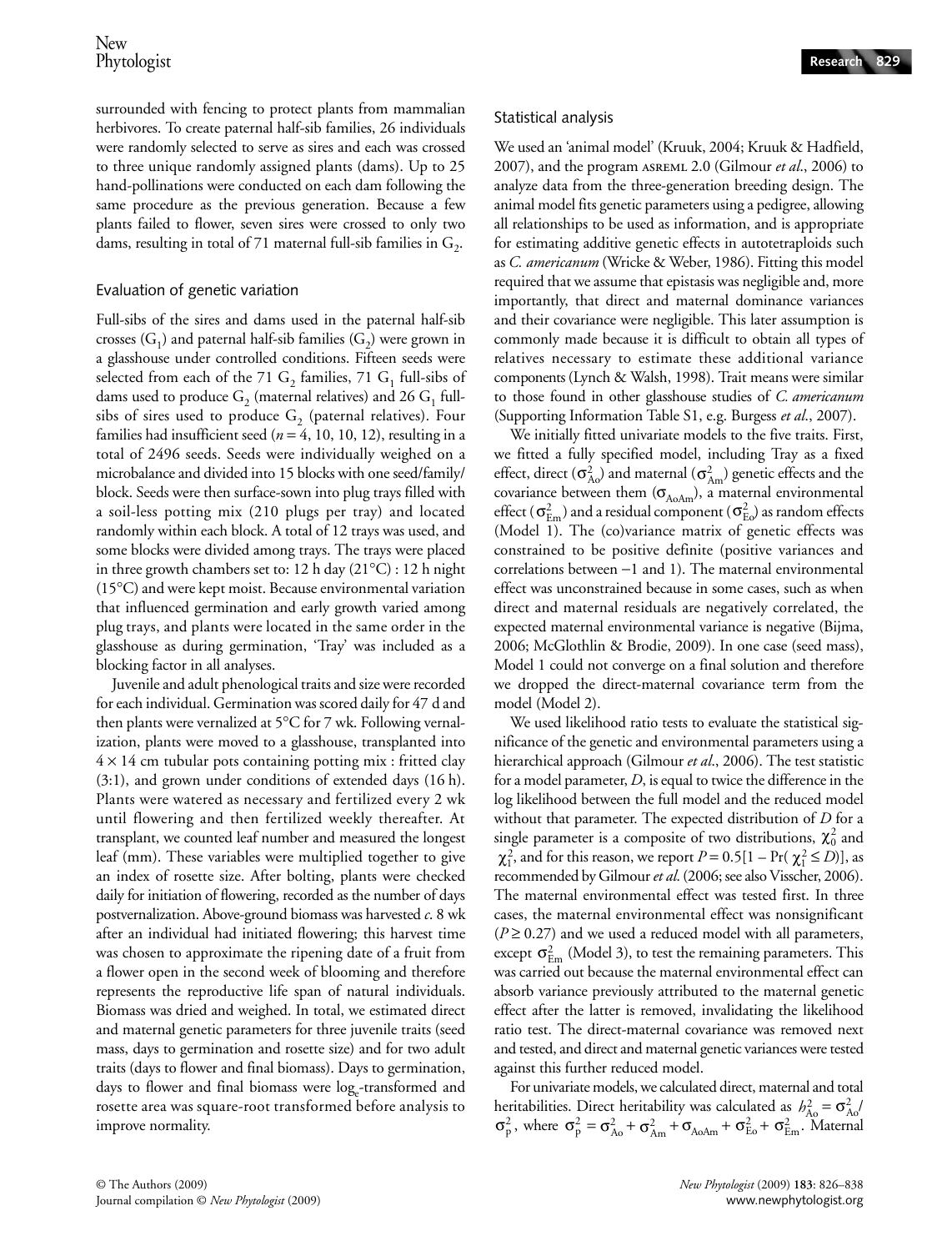heritability was  $h_{Am}^2 = \sigma_{Am}^2/\sigma_{p}^2$ , and total heritability was  $= (\sigma_{\text{Ao}}^2 + 1.5 \ \sigma_{\text{AoAm}} + 0.5 \ \sigma_{\text{Am}}^2) / \sigma_{\text{p}}^2$  (Willham, 1972). Approximate standard errors for these variance ratios were calculated using the delta method in ASReml (Gilmour *et al*., 2006).  $h_{\text{Am}}^2 = \sigma_{\text{Am}}^2/\sigma_p^2$  $h_{\text{total}}^2 = (\sigma_{\text{Ao}}^2 + 1.5 \sigma_{\text{AoAm}} + 0.5 \sigma_{\text{Am}}^2)/\sigma_{\text{p}}^2$ 

All traits, except seed mass, showed evidence of significant or nearly significant genetic variance (see the Results) and were retained for a four-trait multivariate model. We report estimates of (co)variance components from a fully specified multivariate model that included the same effects as univariate Model 1, specifically matrices of direct  $(\mathbf{E}_o)$  and maternal  $(\mathbf{E}_m)$  environmental effects and a composite genetic (co)variance matrix composed of  $\mathbf{A}_{\text{o}}$  (in the upper left corner),  $\mathbf{A}_{\text{m}}$  (in the lower right corner),  $\mathbf{A}_{o,m}$  (in the upper right corner) and its transpose  $A_{m,o}$  (in the lower left corner). For ease of interpretation, this composite matrix was constrained to be positive definite.

Significance testing of the multivariate model followed a procedure similar to that used for univariate models. Initially, we removed the environmental maternal-effects matrix  $(\mathbf{E}_m)$ . To test components of the composite matrix of  $A_0$ ,  $A_m$  and  $A_{\text{om}}$ , we removed the positive-definite constraint because many constrained models would not converge if individual components were removed or fixed at zero. The significance of the individual genetic components of the composite matrix was tested by removing  $A_{o,m}$ ,  $A_o$  and  $A_m$ , each in turn, and performing the appropriate likelihood ratio tests. We report  $P = 0.5[1 - Pr(\chi^2_k \leq D)]$ , where *k* is the number of parameters removed from the model (Gilmour *et al*., 2006). We also performed likelihood-ratio tests for individual parameters in the genetic (co)variance matrix by constraining each of them to zero (or a very small positive number, in the case of diagonal components), and testing them against the model including all genetic (co)variance components.

ASReml generates approximate standard errors for (co)variance components by inverting the average information matrix (Gilmour *et al*., 2006). However, in some cases, as with our constrained model, this method cannot generate standard errors. Therefore, we determined approximate standard errors generated by ASReml for the unconstrained model. To calculate approximate standard errors for our constrained model, we used the formula:  $\text{SE}_{\text{const}} = \text{SE}_{\text{unconst}}(G_{\text{const}}/G_{\text{unconst}})$  , where  $G$ is a component of the composite genetic (co)variance matrix. These approximate standard errors can be considered to be upper bounds of the true standard error (Gilmour *et al*., 2006); significance testing using likelihood-ratio tests, however, is not affected by this approximation.

To quantify cross-generation effects in more detail, we calculated the matrix of maternal-effect coefficients (**M**) from the trait-based model of maternal effects of Kirkpatrick & Lande (1989). Measurements of **M** suggest how specific offspring traits are affected by specific maternal traits, after taking other genetic correlations into account, and are useful for generating mechanistic hypotheses. Recently, it has been shown that **M** can be estimated as follows:

$$
\mathbf{M} = \mathbf{A}_{\mathrm{m,o}} \mathbf{A}_{\mathrm{o}}^{-1}
$$

where **M** is a square matrix of maternal effect coefficients  $M_{ii}$ , which measure the effect of maternal trait *j* on offspring trait *i* (McGlothlin & Brodie, 2009). Before we performed this calculation, we transformed all genetic (co)variance components to unit variance with the formula:  $A_{ii}/\sqrt{(P_{ii}P_{ii})}$ , where  $P_{ii}$  and *P*jj are phenotypic variances. This places all traits on the same scale, allowing comparison among components of **M**. A method for estimating the confidence intervals around these estimates has not yet been derived. We therefore based our interpretation on the magnitude of each element of **M**, and limited our conclusions to the development of hypotheses. We note that like measurements of selection gradients for correlated traits, our measurement of **M** is dependent upon the set of traits included in our study. The inclusion of other correlated maternal or maternally influenced traits may alter the magnitude and/or direction of the elements of **M**.

#### **Results**

Trait expression was significantly influenced by both maternal environmental and genetic components of variance. Environmental maternal effects ( $\sigma^2_{\text{\tiny{Em}}}$ ) were significant and substantial for both the juvenile trait seed mass and the adult trait days to flower (Table 1). Significant additive genetic variation was found for all traits, except seed mass (Tables 1–3, Fig. 2). Direct and maternal additive genetic variance ( $\sigma_{\text{Ao}}^2$  and  $\sigma_{\text{Am}}^2$ ), and the covariance between direct and maternal additive genetic effects ( $\sigma_{\textrm{AoAm}}$ ), contributed to the expression of phenology and size (Table 1). Days to germination was strongly influenced by all forms of genetic variation. However, for days to germination and rosette size (both juvenile traits), the maternal additive genetic effects, including both variance and covariance components, had stronger statistical support than direct genetic effects. By contrast, for the adult traits, days to flower and biomass, there was stronger evidence for direct additive genetic effects than for maternal genetic effects.

For almost all traits, the heritabilities calculated using the direct  $(h_{A_0}^2)$  and maternal  $(h_{A_m}^2)$  additive genetic variances were larger than the total heritability ( $h_{\text{total}}^2$ ), calculated using all types of additive genetic variance (Table 2). This was particularly true for the juvenile traits, days to germination and rosette size, where the direct and maternal heritabilities were approximately three times larger than the total heritability. The discrepancy between the different heritability estimates was exclusively the result of large negative direct-maternal genetic correlations (Tables 1, 2). For example, the cross-generation genetic correlation,  $r_{\text{AoAm}}$ , was nearly −0.8 for both days to germination and rosette size (Table 2). Large negative correlations indicate that direct and maternal effects share an underlying genetic basis but have antagonistic effects on offspring trait expression. The  $r_{A\alpha Am}$  for adult traits, although still large, was substantially less than that of the juvenile traits. As a result,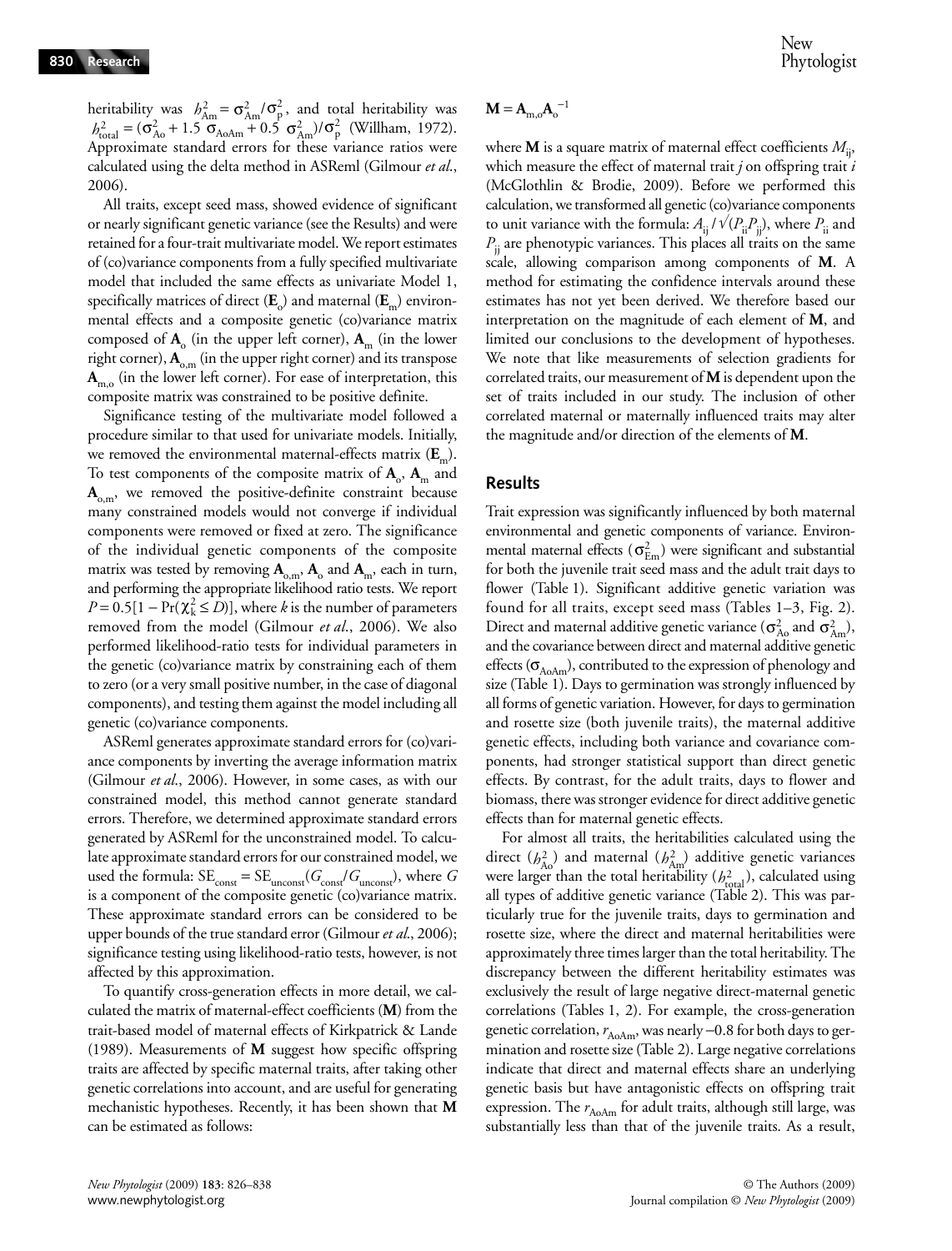**Table 1** Causal components of variance for the univariate model of maternal inheritance that best describes each trait in *Campanulastrum americanum*

|                     | Model         | $\sigma_{\text{Ao}}^2$ | $\sigma$ <sub>AoAm</sub> | $\sigma_{Am}^2$ | $\sigma_{\rm Eo}^2$ | $\sigma_{\rm Em}^2$ |
|---------------------|---------------|------------------------|--------------------------|-----------------|---------------------|---------------------|
| Seed mass           | 3             | 0.0004                 |                          | 0.0000          | 0.0015              | $0.0043*$           |
|                     |               | (0.0015)               |                          |                 | (0.0008)            | (0.0009)            |
| Days to germination | $\mathfrak z$ | $0.0166*$              | $-0.0121**$              | $0.0139**$      | 0.0275              |                     |
|                     |               | (0.0073)               | (0.0056)                 | (0.0052)        | (0.0039)            |                     |
| Rosette size        | 2             | $0.8332+$              | $-0.6812*$               | $0.8922**$      | 2.3875              |                     |
|                     |               | (0.4578)               | (0.3892)                 | (0.3583)        | (0.2516)            |                     |
| Days to flower      |               | $0.0127***$            | $-0.0070+$               | $0.0129 +$      | 0.0062              | $-0.0050*$          |
|                     |               | (0.0040)               | (0.0054)                 | (0.0077)        | (0.0021)            | (0.0028)            |
| <b>Biomass</b>      |               | $0.0315*$              | $-0.0105+$               | $0.0113+$       | 0.0532              |                     |
|                     |               | (0.0139)               | (0.0087)                 | (0.0075)        | (0.0074)            |                     |

Model 1 fits all components, including the direct additive genetic variance ( $\sigma_{Ao}^2$ ), the direct-maternal additive genetic covariance ( $\sigma_{AoAm}$ ), the maternal additive genetic variance ( $\sigma_{Am}^2$ ), the residual environmental component ( $\sigma_{E_0}^2$ ) and the maternal environmental covariance ( $\sigma_{Em}^2$ ); model 2 fits all but  $\sigma_{\rm Em}^2$  and model 3 fits all but  $\sigma_{\rm AoAm}$ . See the Materials and Methods 'Statistical analysis' section for a description of 2 fits all but  $\sigma_{\rm Em}^2$ ; and model 3 fits all but  $\sigma_{\rm AoAm}$ . See the Materials and Methods ''<br>model-selection procedures. +, *P* ≤ 0.1; \*, *P* < 0.05; \*\*, *P* < 0.01; \*\*\*, *P* < 0.001.

**Table 2** Direct ( $h_{\sf Ao}^2$ ), maternal ( $h_{\sf Am}^2$ ) and total ( $h_{\sf total}^2$ ) heritabilities, and the direct-maternal genetic correlations ( $r_{\sf AoAm}$ ) for *Campanulastrum americanum*, calculated from univariate analyses using the inheritance model indicated in Table 1; approximate SE in parentheses

|                     | $h_{\text{Ao}}^2$ | $h_{\rm Am}^2$ | $h_{\text{total}}^2$ | AoAm            |
|---------------------|-------------------|----------------|----------------------|-----------------|
| Seed mass           | 0.064(0.242)      | 0.000          | 0.064(0.242)         |                 |
| Days to germination | 0.361(0.154)      | 0.303(0.110)   | 0.119(0.122)         | $-0.793(0.181)$ |
| Rosette size        | 0.243(0.132)      | 0.260(0.103)   | 0.075(0.108)         | $-0.790(0.241)$ |
| Days to flower      | 0.641(0.187)      | 0.649(0.382)   | 0.439(0.198)         | $-0.544(0.244)$ |
| <b>Biomass</b>      | 0.368(0.157)      | 0.133(0.088)   | 0.249(0.112)         | $-0.558(0.267)$ |



**Fig. 2** The relative contribution of each variance component to the total phenotypic variance ( $\sigma_{\rm p}^2$ ) in the univariate analysis. Variance components are given for the best-fit model and include the direct additive ( $\sigma_{\text{Ao}}^{2}$ ), maternal additive ( $\sigma_{\text{Am}}^{2}$ ), direct environmental (residual,  $\sigma_{\rm b}^2$ ) and maternal environmental ( $\sigma_{\rm b}^2$ ) variance, and the direct-maternal additive covariance ( $\sigma_{\scriptscriptstyle \sf{AoAm}}$ ). See Table 1 for models and significance of each component of variance. germ, germination.  $\sigma^2_{\text{Eo}}$ ) and maternal environmental ( $\sigma^2_{\text{Em}}$ 

total heritability for days to flower and biomass was greater than for the juvenile traits. Days to flower had the greatest direct, maternal and total heritabilities (Table 2), suggesting that direct selection on this trait will yield the strongest evolutionary response.

The multivariate analysis revealed the importance of direct additive, maternal additive and the direct-maternal additive genetic covariance between traits (Table 3). Likelihood ratio tests indicated that each of the component matrices of the four-trait model contributed to the model fit, although the  $A_{o,m}$  matrix was marginally nonsignificant ( $A_o$ : *D* = 28.42, degrees of freedom (df) = 10,  $P < 0.001$ ;  $A_m$ :  $D = 22.20$ , df = 10,  $P < 0.007$ ;  $A_{o,m}$ :  $D = 21.18$ , df = 10,  $P < 0.086$ ; Table 3, see Table S2 for environmental and phenotypic matrices).

A comparison of  $r_{\rm ijAo}$  and  $r_{\rm ijAm}$  revealed fundamental similarities between the two matrices (Table 4). For example, the sign of the between-trait direct additive genetic correlations (*r*ijAo) and the between-trait maternal additive genetic correlations ( $r_{\text{iiAm}}$ ) was consistent (Table 4). This common pattern of relationship between traits for both forms of additive genetic variance suggests a similar underlying genetic basis that influences trait expression in the same direction. However, the between-trait maternal additive genetic correlations were larger than the direct additive genetic correlations for four of the six pairs of traits. Maternal additive genetic correlations were also more frequently significant (five of six) than direct additive genetic correlations (two of six with an additional genetic correlation being marginally nonsignificant). Regardless of the source, many of the genetic correlations among the four traits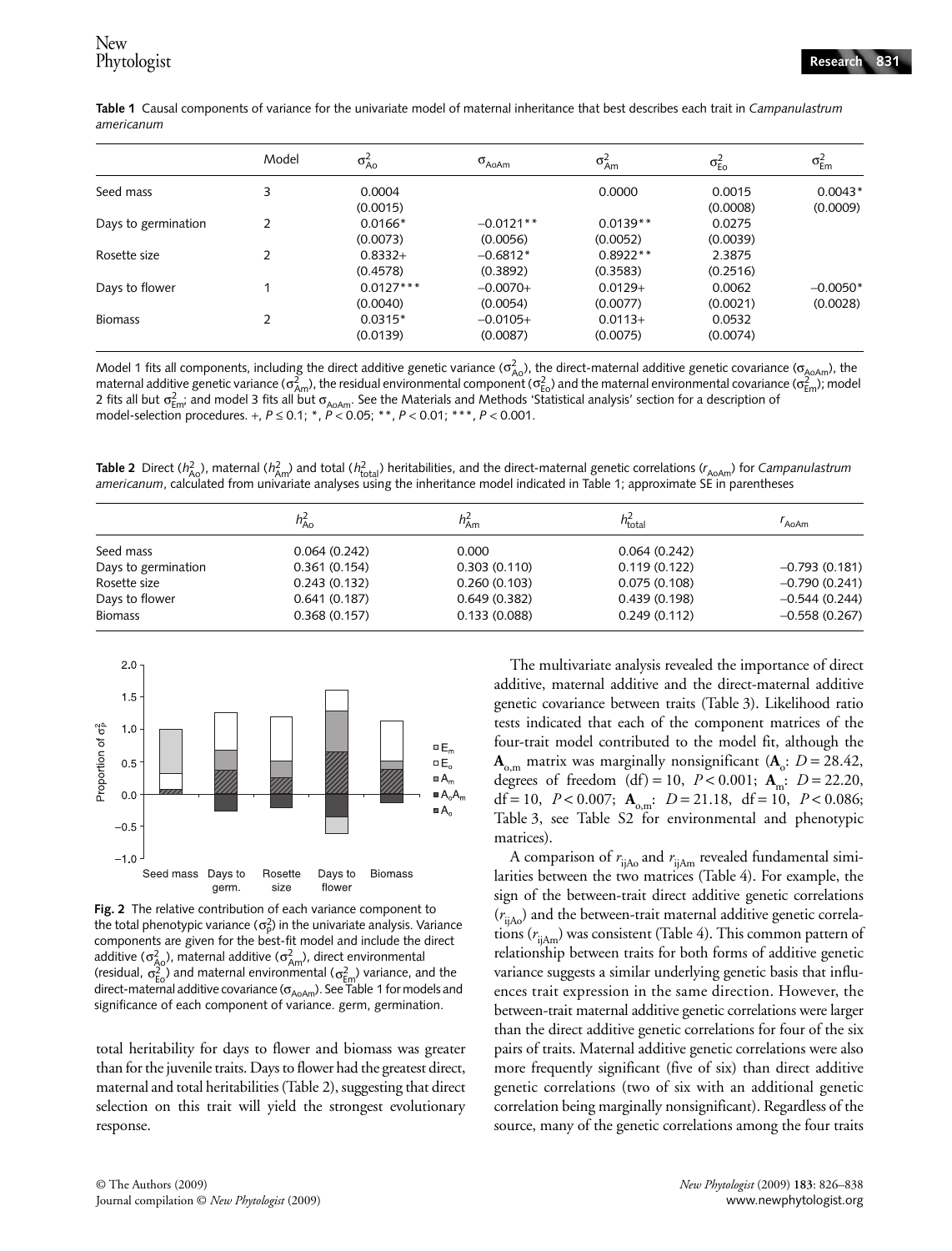**Table 3** Direct genetic (**A**o, a), maternal genetic (**A**m, b) and direct-maternal (**A**o,m, c) (co)variance matrices for *Campanulastrum americanum* estimated from the multivariate model

| (a) $A_0$                            |                     |              |                |                |
|--------------------------------------|---------------------|--------------|----------------|----------------|
|                                      | Days to germination | Rosette size | Days to flower | <b>Biomass</b> |
| Days to germination                  | $0.01226*$          |              |                |                |
|                                      | (0.00674)           |              |                |                |
| Rosette size                         | $-0.09339*$         | $0.91809 +$  |                |                |
|                                      | (0.04623)           | (0.55642)    |                |                |
| Days to flower                       | $0.00448 +$         | $-0.03354$   | $0.00951**$    |                |
|                                      | (0.00291)           | (0.03105)    | (0.00366)      |                |
| <b>Biomass</b>                       | 0.00257             | $-0.05122$   | $0.01226**$    | 0.02856***     |
|                                      | (0.00334)           | (0.04164)    | (0.00494)      | (0.00965)      |
| (b) $A_m$                            |                     |              |                |                |
|                                      | Days to germination | Rosette size | Days to flower | <b>Biomass</b> |
| Days to germination                  | $0.00642***$        |              |                |                |
|                                      | (0.00237)           |              |                |                |
| Rosette size                         | $-0.05826**$        | $0.87460**$  |                |                |
|                                      | (0.02801)           | (0.38700)    |                |                |
| Days to flower                       | $0.00505**$         | $-0.04815*$  | 0.00567        |                |
|                                      | (0.00222)           | (0.02360)    | (0.00727)      |                |
| <b>Biomass</b>                       | $0.00415*$          | $-0.05688*$  | $0.00379 +$    | $0.00551+$     |
|                                      | (0.00210)           | (0.03366)    | (0.00316)      | (0.00441)      |
| (c) $\mathsf{A}_{\text{o},\text{m}}$ |                     |              |                |                |
|                                      |                     | Maternal     |                |                |
|                                      | Days to germination | Rosette size | Days to flower | <b>Biomass</b> |

|           |                     | Days to germination | Rosette size | Days to hower | <b>BIOHIASS</b> |
|-----------|---------------------|---------------------|--------------|---------------|-----------------|
|           | Days to germination | $-0.00483*$         | $0.05618**$  | $-0.00605**$  | $-0.00466+$     |
|           |                     | (0.00268)           | (0.03070)    | (0.00253)     | (0.00295)       |
|           | Rosette size        | 0.03902             | $-0.58207+$  | $0.04321 +$   | 0.04460         |
|           |                     | (0.03364)           | (0.46566)    | (0.02900)     | (0.05868)       |
| Ottspring | Days to flower      | $-0.00424+$         | 0.03187      | $-0.00164$    | $-0.00354+$     |
|           |                     | (0.00310)           | (0.02924)    | (0.04095)     | (0.00233)       |
|           | Biomass             | $-0.00317$          | $0.05648 +$  | 0.00167       | $-0.00650+$     |
|           |                     | (0.00288)           | (0.03552)    | (0.00490)     | (0.00439)       |

Each matrix gives parameter estimates with the significance level and approximate SE (in parentheses). +, *P* ≤ 0.1; \*, *P* < 0.05; \*\*, *P* < 0.01; \*\*\*, *P* < 0.001.

were very strong; eight of the 12 correlations exceeded 0.6, and three were  $> 0.8$ .

Phenological traits had positive direct and maternal additive genetic correlations across life-cycle stages (Table 4a). This indicates that there were families with faster life cycles, germinating early and flowering early, and those with slower life cycles, being later to both germinate and flower. By contrast, plant-size traits were negatively correlated across the life cycle. Rosette size had negative direct and maternal genetic correlations with final biomass, although this relationship was only significant for the latter. Strong negative direct and maternal genetic correlations were also evident between the juvenile traits timing of germination and rosette size, indicating that earlier germinating seeds become large rosettes, whereas later germinating seeds become small rosettes. For adult traits there

were strong positive direct and maternal genetic correlations between days to flower and final biomass, such that early flowering plants were typically smaller than late flowering plants (although it was only significant for  $r_{\text{iiAo}}$ , Table 4a).

As found in the univariate analysis,  $r_{\rm{AoAm}}$  was consistently negative in within-trait comparisons (diagonal elements, Table 4b). This negative  $r_{\text{AoAm}}$  was > 0.5 for three traits, but smaller and not significant for days to flower. Regardless of significance, negative within-trait  $r_{A_0A_m}$  is expected to reduce the total genetic variance because it is opposite in sign to both the direct and maternal variances for each trait (Table 3), as seen in the univariate analysis. The same pattern is also apparent in the correlation structure between traits within generations (*r*ijAo, *r*ijAm) compared with the correlation structure between traits and across generations  $(r_{\text{iiAoAm}})$ . For example, days to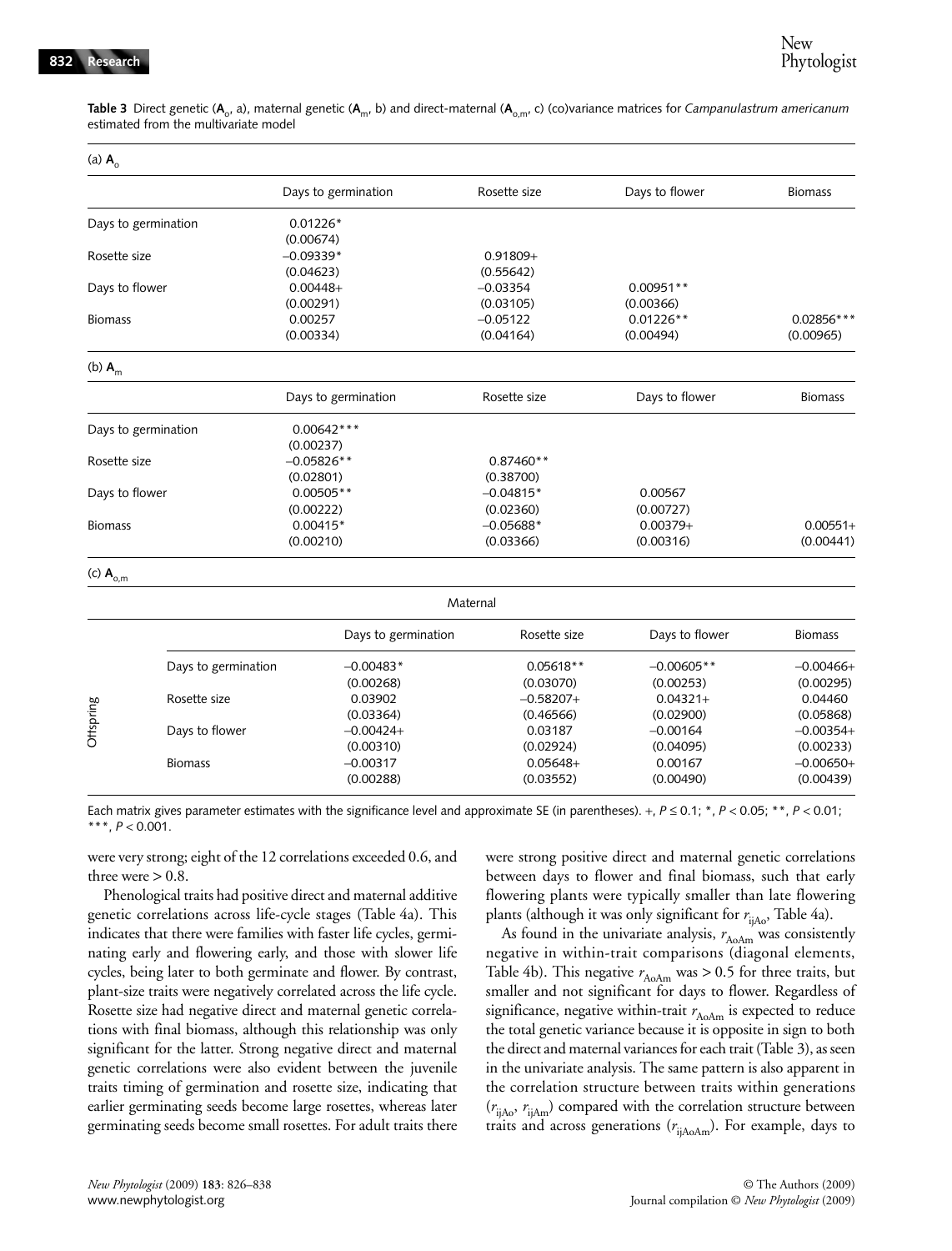**Table 4** Direct ( $r_{ijA0}$ ) and maternal ( $r_{ijAm}$ ) additive genetic correlations between traits (a), and the between-trait direct-maternal genetic correlations ( $r_{ijAoAm}$ ) (b) estimated from the multivariate model

| (a) $r_{\text{iiAo}}$ are below the diagonal and $r_{\text{iiAm}}$ are above the diagonal |                     |              |                |                |  |
|-------------------------------------------------------------------------------------------|---------------------|--------------|----------------|----------------|--|
|                                                                                           | Days to germination | Rosette size | Days to flower | <b>Biomass</b> |  |
| Days to germination                                                                       |                     | $-0.778**$   | $0.837**$      | $0.698*$       |  |
|                                                                                           |                     | (0.146)      | (0.436)        | (0.317)        |  |
| Rosette size                                                                              | $-0.880*$           |              | $-0.684*$      | $-0.819*$      |  |
|                                                                                           | (0.106)             |              | (0.356)        | (0.413)        |  |
| Days to flower                                                                            | $0.414 +$           | $-0.359$     |                | 0.678          |  |
|                                                                                           | (0.206)             | (0.273)      |                | (0.196)        |  |
| <b>Biomass</b>                                                                            | 0.137               | $-0.316$     | $0.744**$      |                |  |
|                                                                                           | (0.162)             | (0.216)      | (0.081)        |                |  |

(b) *rij*AoAm

Maternal  $(A_m)$ 

|                         |                     | Days to germination | Rosette size | Days to flower | <b>Biomass</b> |
|-------------------------|---------------------|---------------------|--------------|----------------|----------------|
|                         | Days to germination | $-0.544*$           | $0.542**$    | $-0.725**$     | $-0.567+$      |
|                         |                     | (0.172)             | (0.209)      | (0.439)        | (0.371)        |
| $\widehat{\mathcal{S}}$ | Rosette size        | 0.508               | $-0.650+$    | $0.599 +$      | 0.627          |
|                         |                     | (0.364)             | (0.327)      | (0.436)        | (0.794)        |
| Ottspring               | Days to flower      | $-0.543+$           | 0.349        | $-0.223$       | $-0.490+$      |
|                         |                     | (0.359)             | (0.292)      | $(-6.251)$     | (0.237)        |
|                         | <b>Biomass</b>      | $-0.234$            | $0.357+$     | 0.131          | $-0.518+$      |
|                         |                     | (0.205)             | (0.204)      | (0.437)        | (0.167)        |

Approximate standard errors are given in parentheses as well as the significance associated with the covariance estimate. +, *P* ≤ 0.1; \*, *P* < 0.05; \*\*, *P* < 0.01.

|  |  | <b>Table 5</b> The maternal-effects matrix (M, Kirkpatrick & Lande, 1989) |  |  |  |  |
|--|--|---------------------------------------------------------------------------|--|--|--|--|
|--|--|---------------------------------------------------------------------------|--|--|--|--|

|           |                     | Maternal            |              |                |                |
|-----------|---------------------|---------------------|--------------|----------------|----------------|
|           |                     | Days to germination | Rosette size | Days to flower | <b>Biomass</b> |
| Ottspring | Days to germination | 0.216               | 0.469        | $-0.460$       | 0.364          |
|           | Rosette size        | $-0.086$            | $-0.654$     | 0.046          | 0.095          |
|           | Days to flower      | $-0.379$            | 0.339        | $-0.289$       | 0.520          |
|           | <b>Biomass</b>      | $-0.206$            | 0.070        | 0.035          | $-0.214$       |

Elements reveal the maternal effect of specific traits on offspring trait expression.

germination and days to flower had large, positive direct additive and maternal additive genetic correlations (Table 4a). By contrast, the genetic correlations across generations between days to germination and days to flower were large and negative (Table 4b). These antagonistic transgenerational relationships are expected to have a constraining effect on the evolution of combinations of maternal and offspring traits, similar to the expected effect for single traits.

The magnitude of the cross-generation genetic correlations ( $r_{\text{iiAoAm}}$ ) differed among life-cycle stages for the direct genetic effects but not for the maternal genetic effects. Crossgeneration correlations between traits were greater for directacting genes underlying juvenile traits than adult traits. In keeping with this observation, all the highly significant  $r_{\rm i;AoAm}$ were for the combination of direct genetic effects on days to germination with maternally acting genes for other traits (Table 4b). In particular, there was a very strong negative crossgeneration correlation between direct genetic effects on days to germination and maternally acting genes for days to flower (Table 4b). By contrast,  $r_{iiAoAm}$  was similar for maternally acting genes throughout the life cycle.

Days to germination and days to flower were influenced most by genetic maternal effects. After taking genetic correlations between traits into account, the average magnitude of the maternal effect coefficients in **M** on offspring phenological traits was twice that found on offspring size traits (Table 5). The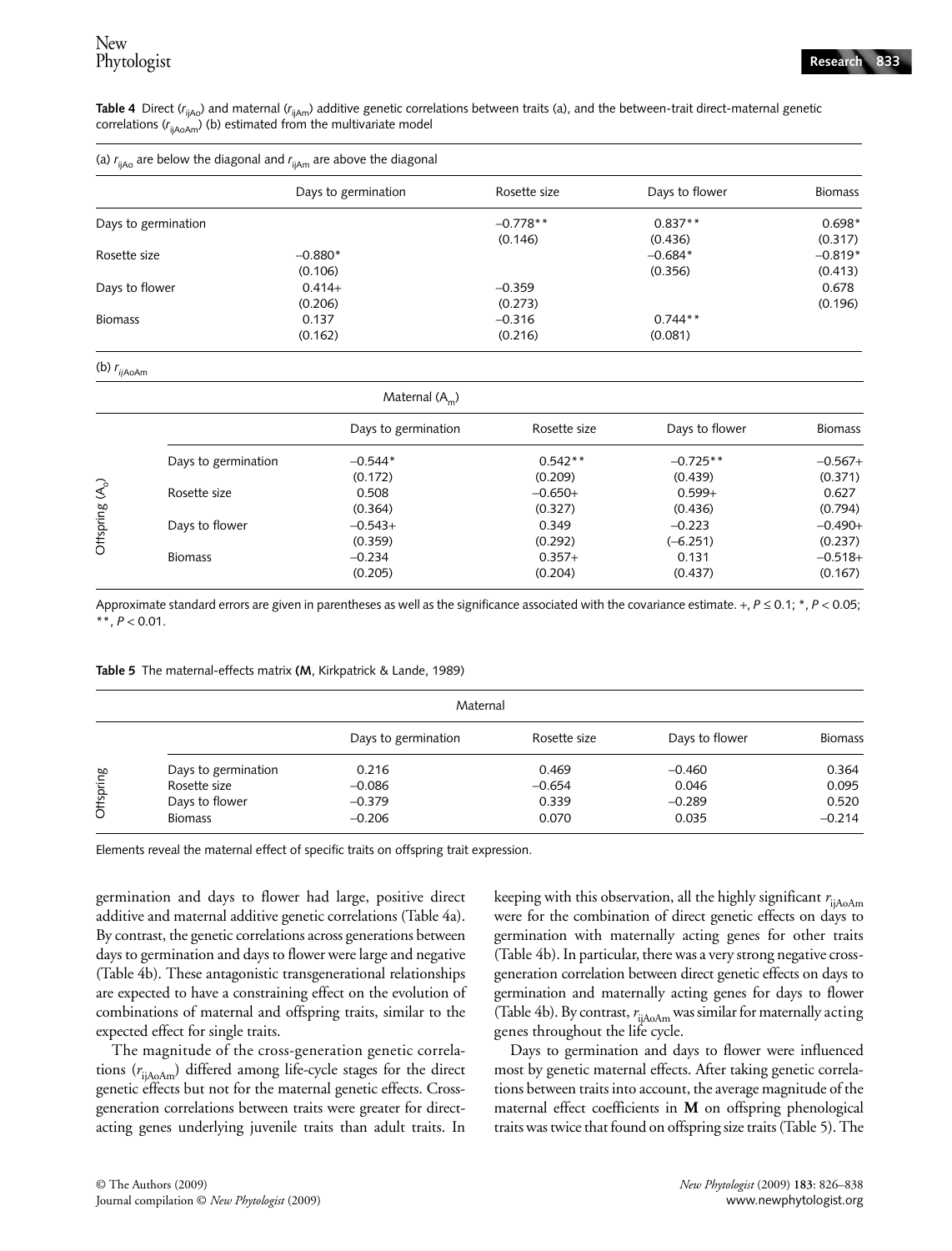effects of maternal phenological traits on offspring phenology contributed to this pattern (Table 5). Earlier maternal flowering delayed offspring germination and flowering; earlier maternal germination delayed offspring flowering. By contrast, the maternal timing of germination reinforced a similar timing of germination in offspring. This positive maternal effect contrasts with the negative cross-generation genetic correlation ( $r_{\text{iiAoAm}}$ ) for days to germination. The difference may be related to the strong genetic correlations between timing of germination and rosette size ( $r_{ijA0} = -0.88$ ,  $r_{ijAm} = -0.78$ ) as genetic correlations with other traits are accounted for in **M** but not in  $A_{o,m}$ . Finally, size, regardless of whether measured in juveniles or adults, had a positive maternal effect on both offspring phenological traits. Large maternal plants had later-germinating and later-flowering offspring, holding all else constant, whereas smaller maternal plants had earlier-germinating and earlierflowering offspring. By contrast, there was little effect of maternal size on offspring size measured at other stages of the life cycle, although effects of maternal size traits on offspring size traits within a life cycle stage were larger and negative (Table 5).

#### **Discussion**

We found that maternal inheritance contributed to trait expression throughout the life cycle in the monocarpic herb *C. americanum*. With the exception of seed mass, the expression of all traits was influenced by direct genetic effects, maternal genetic effects and the correlation between direct and maternal genetic effects. Maternal genetic effects influenced patterns of genetic correlation between traits in addition to the expression of traits themselves. Indeed, maternal genetic correlations between traits tended to be stronger than direct genetic correlations. The strong evidence for genetic maternal effects on inheritance suggests that the evolutionary potential of *C. americanum* cannot be appropriately evaluated using the breeders' equation,  $R = h^2S$ , or its multivariate analogue,  $\Delta z = G\beta$ , but requires predictive formulas that include cross-generational effects (e.g. Kirkpatrick & Lande, 1989). Our results support the longstanding evidence for genetic maternal effects and direct-maternal genetic correlations in agricultural plants and animals (reviewed in Meyer, 1992; Shaw & Byers, 1998; Wilson & Réale, 2006), as well as similar findings in a small, but growing number of investigations of wild plant and animal populations (e.g. Byers *et al*., 1997; Thiede, 1998; Perry *et al*., 2004; Räsänen & Kruuk, 2007).

A common theme throughout these studies is the prevalence of maternal effects early in the life cycle, followed by an increase in the relative magnitude of direct genetic effects and a decrease in maternal genetic effects for postjuvenile traits (Meyer, 1992; Lindholm *et al*., 2006; Wilson & Réale, 2006). Many studies of plants and animals have focused on traits very early in the life cycle when it is likely that maternally acting genes will have important effects. For example, strong maternal

effects have been detected for traits such as cotyledon diameter in plants (Thiede, 1998), yolk volume and juvenile body size in fish hatchlings (Perry *et al*., 2004; Lindholm *et al*., 2006), and birth date, litter size and birth weight in mammals (Meyer, 1992; McAdam *et al*., 2002; Wilson *et al*., 2005; Wilson & Réale, 2006; Kruuk & Hadfield, 2007). For such traits, it is not always clear whether a trait is controlled by the mother or the offspring, and it is perhaps expected that maternal genetic and/or environmental effects will have a greater influence on expression than direct effects.

Supporting this pattern, we found that seed mass in *C. americanum* was determined almost exclusively by the maternal environment. Maternal plants were grown under field conditions and therefore the maternal environmental effects may be a result of the microenvironmental variation common to natural habitats, which may have affected seeds directly or altered maternal resource conditions, indirectly influencing seed provisioning. An earlier study in *C. americanum*, using a classic paternal half-sib crossing design to estimate  $\sigma_{\text{Ao}}^2$ , also found that genetic variation for seed mass was not statistically distinguishable from zero (J. R. Etterson & L. F. Galloway, unpublished). Similarly, seed mass in *Collinsia verna* was only explained by the maternal environment when the data were analyzed using the model employed here;  $\sigma_{\rm Am}^2$ and  $\sigma_{\text{AoAm}}^2$  contributed to seed mass when a more complex model that also included  $\sigma_{\rm EoEm}^2$  was used (Thiede, 1998). Direct heritability  $(h_{AQ}^2)$  of seed mass is very small in many plant species (reviewed in Platenkamp & Shaw, 1993; also Montalvo & Shaw, 1994; Byers *et al*., 1997; Thiede, 1998). However, maternal heritability  $(h_{Am}^2)$  of seed mass in the few wild taxa evaluated is larger (Byers *et al*., 1997; Thiede, 1998). Our results, combined with those from other studies, suggest that it may be more meaningful to consider seed mass as a trait of the mother rather than of the offspring, much as egg size is considered in animals (e.g. Fox *et al*., 1999).

We also found that the contribution of maternal genetic inheritance  $(\sigma_{Am}^2, \sigma_{AoAm})$  was statistically stronger for the juvenile traits, timing of germination and rosette size, whereas direct genetic inheritance,  $\sigma_{\text{Ao}}^2$ , was statistically stronger for the adult traits of flowering date and biomass. Surprisingly, expression of adult traits was also influenced by maternal genetic effects. There is little other evidence for maternal genetic effects on adult traits in natural plant populations; examples from animals include adult mass in burying beetles (Rauter & Moore, 2002), mass, gender ratio and caste ratio in ants (Linksvayer, 2006), and sexual behaviour in zebra finches (Forstmeier *et al*., 2004). Also, in contrast to expectations, we did not find larger  $M_{ii}$  values for offspring juvenile traits than for offspring adult traits. Our finding, of maternal genetic effects on traits expressed throughout the life cycle, suggests that further exploration of later-life traits is warranted to fully understand the evolutionary contribution of maternal inheritance.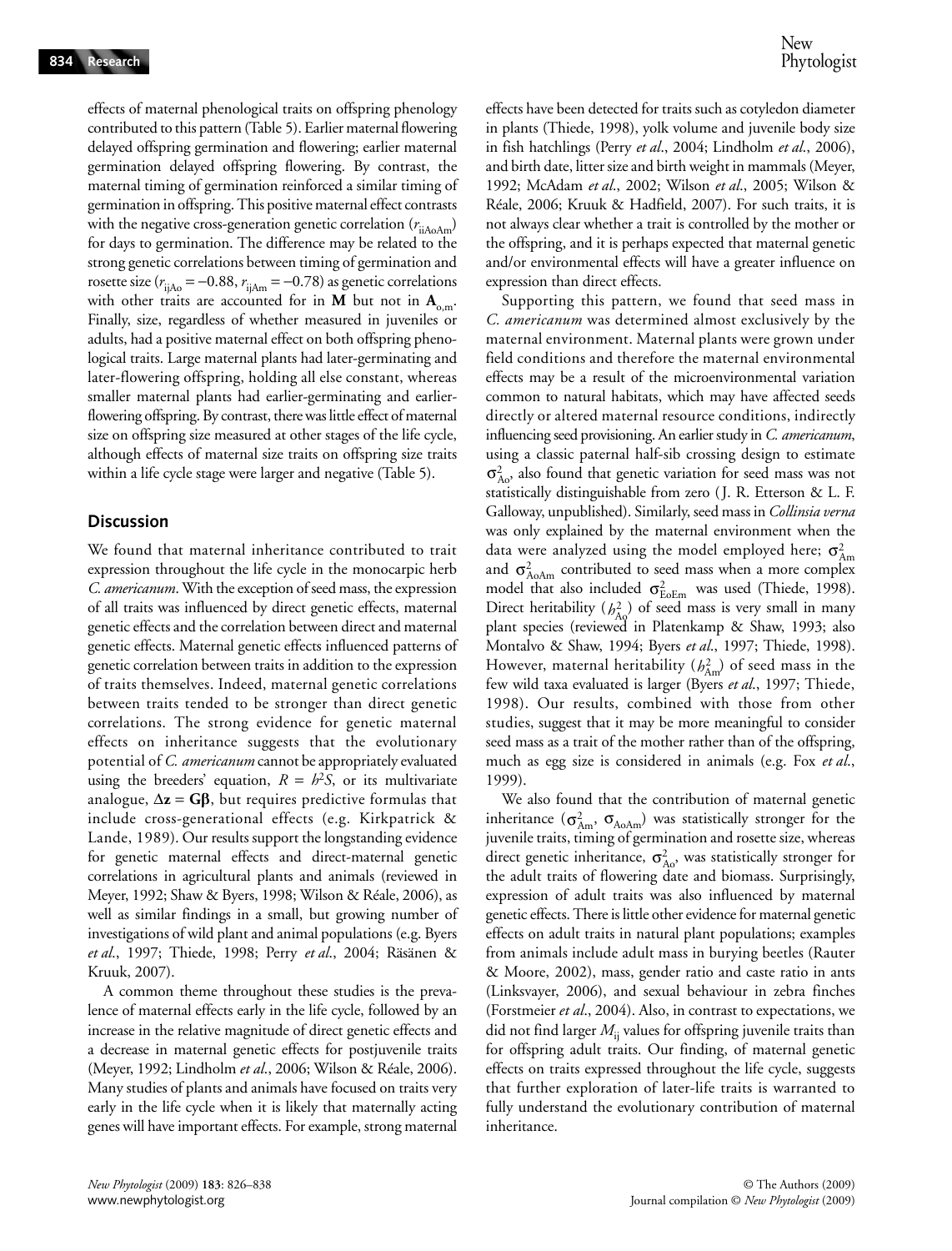## Effect of genetic correlations across generations on trait evolution

The correlation between direct genetic effects and maternal genetic effects was substantial and negative for all traits, a pattern that has been demonstrated in a wide range of agricultural and natural plants and animals (reviewed in Räsänen & Kruuk, 2007). Owing to these negative direct-maternal correlations, total heritability in *C. americanum* was smaller than either the direct or maternal heritability in almost all cases. Because the direct-maternal correlation was so large for juvenile traits, total heritability was only about one-third as large as the heritabilities estimated from the direct or maternal genetic effects. Consequently, the presence of maternal inheritance is expected to slow the response to selection and therefore the rate of evolutionary change in *C. americanum*. Previous work on this species supports these results. Direct heritability for days to flower, calculated using a paternal half-sib design, was  $h_0^2 = 0.73$ (J. R. Etterson & L. F. Galloway, unpublished), whereas realized heritability calculated from artificial selection for earlier flowering, expected to be comparable to total heritability, was *h*<sub>R</sub><sup>2</sup> = 0.31 (Burgess *et al.*, 2007).

Cross-generation correlations expected to constrain selection response were also found between traits. We estimated  $\mathbf{A}_{\alpha}$ ,  $\mathbf{A}_{\alpha}$ and  $\mathbf{A}_{\text{o.m}}$ , and consistently found that within-generation correlations between traits ( $r_{ijAm}$ ,  $r_{ijAo}$ ) were of the same sign, and this sign was opposite to that found for the cross-generation correlations between the traits  $(r_{ijAoAm})$ . Although it is a novel observation that cross-generation contributions to multivariate evolution are simply an extension of the univariate case, it is perhaps not surprising. Traits under stabilizing selection are predicted to have cross-generation effects that oppose those found within a generation because negative direct-maternal correlations effectively reduce the total genetic variance (Wolf & Brodie, 1998). Stabilizing selection has been found in *C. americanum* for both timing of germination and flowering when their phenotypic distributions have been expanded by experimental manipulation (L. F. Galloway & K. S. Burgess, unpublished), but not in natural populations (Kilkenny & Galloway, 2008). In addition, combinations of these central life-history traits may also be under multivariate stabilizing selection.

## Effect of genetic correlations on life-history evolution

Positive correlations between phenological traits expressed at different times in the life cycle could influence life-history evolution in *C. americanum*. Timing of germination determines life-history schedule because fall-germinating individuals grow as annuals while spring-germinating seeds are biennial. Maternal flowering time also has a phenotypic effect on the timing of offspring germination; seeds from early flowering plants ripen and are dispersed earlier than seeds of late-flowering plants (Galloway & Burgess, 2009). These early dispersed seeds from

early flowering plants are more likely to germinate as annuals, whereas late-dispersed seeds from later-flowering plants are more likely to germinate as biennials (Galloway, 2002; Galloway & Burgess, 2009). We detected positive direct and maternal genetic correlations between timing of germination and flowering, suggesting that the relationship between these phenological traits also has a genetic basis. Indeed, artificial selection for early flowering resulted in an increase in the frequency of annuals in nature, confirming that the evolution of these traits is nonindependent (K. S. Burgess & L. F. Galloway, unpublished). As a result, response to selection favouring early germinating annuals is expected to be greater than would be predicted based on the genetic variation in germination time alone because change in the timing of germination will alter the timing of flowering in the same direction, which in turn will influence germination time.

In contrast to the positive within-generation genetic correlations (*r*ijAo, *r*ijAm), the cross-generation correlation between timing of germination and timing of flowering ( $r_{\rm ijAoAm}$ ) is negative. These negative cross-generation effects should counteract the positive within-generation effects. Such conflicting interactions among genetic (co)variance components can be explored using the multivariate equivalent of total heritability (Willham, 1972). The composite genetic (co)variance matrix, calculated with the equation  $A_{total} = A_{o} + 0.5A_{o,m} + A_{m,o} + 0.5A_{m}$ predicts a population's response to natural selection when genetic maternal effects are present ( J. W. McGlothlin & E. D. Brodie III, unpublished). Total additive genetic correlations between traits can then be explored by scaling genetic covariances by their respective genetic variances,  $r_{\text{total}} = A_{\text{total, ij}} / \sqrt{(A_{\text{total, ii}})}$  $A_{\text{total, ii}}$ ). Applying these calculations to the current data results in very low total genetic correlations between adult and juvenile traits (mean  $|r_{\text{tot}}| = 0.06$ ), but large total correlations for traits within a life-cycle stage (mean  $|r_{\text{tot}}| = 0.84$ ). This effect arises primarily from cross-generational genetic correlations ( $r<sub>iiAoAm</sub>$ ) that are opposite in sign to within-generation correlations, resulting in a decoupling of juvenile traits from adult traits. This is of interest from an evolutionary perspective because genetic correlations within and across life-cycle stages are a fundamental component of life-history theory (Roff, 2002).

We also found evidence for genetic correlations between phenological and size traits, which may influence life-history evolution, although these correlations were less consistently significant than correlations between phenological traits. Patterns of correlation within a developmental stage followed expectations based on life-history trade-offs (Stearns, 1992; Roff, 2002). For example, in the juvenile stage we would expect earlier-germinating seeds to become large rosettes and later-germinating seeds to become small rosettes. This expectation is upheld by a negative genetic correlation between these traits. Similarly, given that growth in monocarpic adults typically stops with the initiation of reproduction (Geber, 1990), we would expect earlier-reproducing plants to be smaller than later-reproducing plants. Again, the expectation is supported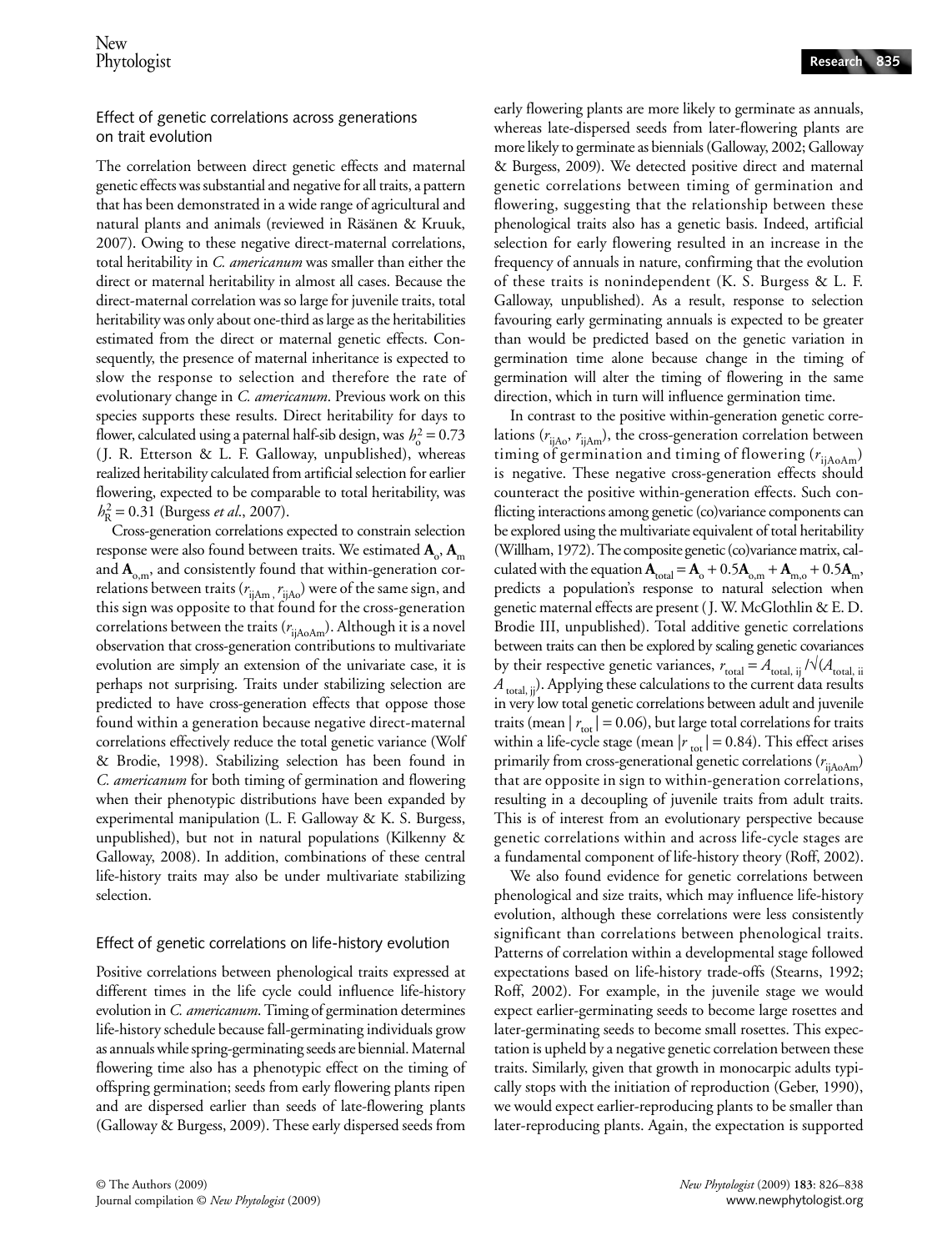New Phytologist

at the adult stage by a positive genetic correlation between timing of flowering and final biomass. However, the patterns are more complex when correlations across juvenile and adult stages of the life cycle are considered. For example, the negative correlation between juvenile size and timing of reproduction means that small rosettes bloom late while large rosettes bloom early. This, in turn, creates a positive relationship between the timing of germination and final plant size; later-germinating seeds become small juveniles that bolt late and therefore are larger. These inter-relationships between size and phenology, as well as associated cross-generation effects, must be considered for a comprehensive understanding of potential response to selection on life-history schedule.

## Maternal effects on life-history evolution estimated by **M**

The maternal-effect coefficients in **M** can be seen as hypotheses for how specific maternal traits affect offspring phenotypes. We found that maternal effects on phenology were substantially stronger than those on size. In most cases, phenological traits expressed in the maternal generation had a negative effect on the phenological traits expressed in the offspring generation, paralleling the pattern found in  $r_{\text{iiAoAm}}$ . In other words, the maternal effect of mothers with earlier phenology tended to result in offspring with later phenology. By contrast, the maternal effect of size traits on offspring phenological traits was exclusively positive. Larger maternal plants, whether at the juvenile stage or at the adult stage, caused later germination and later flowering in their offspring.

Unlike the relationship between phenological traits, maternal effects of size on offspring phenology may create a positivefeedback cycle for life-history evolution. For example, because of maternal effects, larger plants have later-germinating seed. These seeds are therefore likely to germinate in the spring and grow as biennials. Within-generation correlations indicate that late-germinating plants (i.e. biennials) are larger as a result of genetic correlations in addition to the longer growth period before flowering. In total, the maternal effect of size reinforces the positive within-generation correlation such that large biennials are likely to produce large biennials. Theory predicts that this maternal effect would be adaptive because biennials, having double the life span of annuals, must have substantially larger reproductive success for comparable levels of fitness (Metcalf *et al*., 2003; e.g. Galloway & Etterson, 2007). The association of larger size with later germination enables greater population growth for biennials and supports the contribution of maternal effects in maintaining the polymorphic life-history schedule.

In summary, **M** has produced a causal scenario of how maternally expressed traits may influence offspring trait expression, leading to the prediction that these genetic maternal effects contribute to the life-history variation and evolution.

Because the concept of maternal effects posits a causal relationship between maternal and offspring phenotypes (Wolf & Wade, 2009), measuring **M** in addition to genetic (co)variances provides further insight into the potential influence of maternal effects on the evolutionary process.

#### Conclusion

Previous work on *C. americanum* has demonstrated that maternal environmental effects have a substantial influence on offspring performance. First, offspring appropriately cued by their maternal light environment have three times greater fitness than those grown in an alternate environment (Galloway & Etterson, 2007). Second, maternal flowering time influences offspring germination time, which determines whether plants develop into annuals or biennials (Galloway & Burgess, 2009). Here, we have demonstrated a third way by which crossgeneration maternal effects may influence trait evolution. Trait inheritance is determined by maternal genetic effects and the covariance between maternal and offspring genetic effects. In total, cross-generation effects influence phenotypic expression, genetic variation, and the potential for response to selection. Together, these studies suggest that we need to include acrossgeneration contributions to trait expression in addition to within-generation estimates of additive genetic variance to understand patterns of adaptive evolution.

## **Acknowledgements**

We thank D. Bell, D. Flynn and L. Guarinello for help with pollinations and plant care; E. Brodie III, A. Gilmour, R. Shaw and H. Wilbur for statistical advice and helpful discussions; Mountain Lake Biological Station and the University of Virginia glasshouse staff for logistical support; NSF DEB-9974126, DEB-0316298 to L.F.G. for financial support and DEB-0650078 awarded to E. Brodie III for financial support to J.W.M.

#### **References**

- **Bijma P. 2006.** Estimating maternal genetic effects in livestock. *Journal of Animal Science* **84**: 800–806.
- **Burgess KS, Etterson JR, Galloway LF. 2007.** Artificial selection shifts flowering phenology and other correlated traits in an autotetraploid herb. *Heredity* **99**: 641–648.
- **Byers DL, Platenkamp GAJ, Shaw RG. 1997.** Variation in seed characters in *Nemophila menziesii*: evidence of a genetic basis for maternal effect. *Evolution* **51**: 1445–1456.
- **Cheverud JM, Moore AJ. 1994.** Quantitative genetics and the role of the environment provided by relatives in the evolution of behavior. In: Boake CRB, ed. *Quantitative genetic studies of behavioral evolution*. Chicago, IL, USA: Univ. of Chicago Press, 60–100.
- **Dickerson GE. 1947.** Composition of hog carcasses as influenced by heritable differences in rate and economy of gain. *Iowa Agricultural Experiment Station Research Bulletin* 354–489.
- **Donohue K. 1999.** Seed dispersal as a maternally influenced character: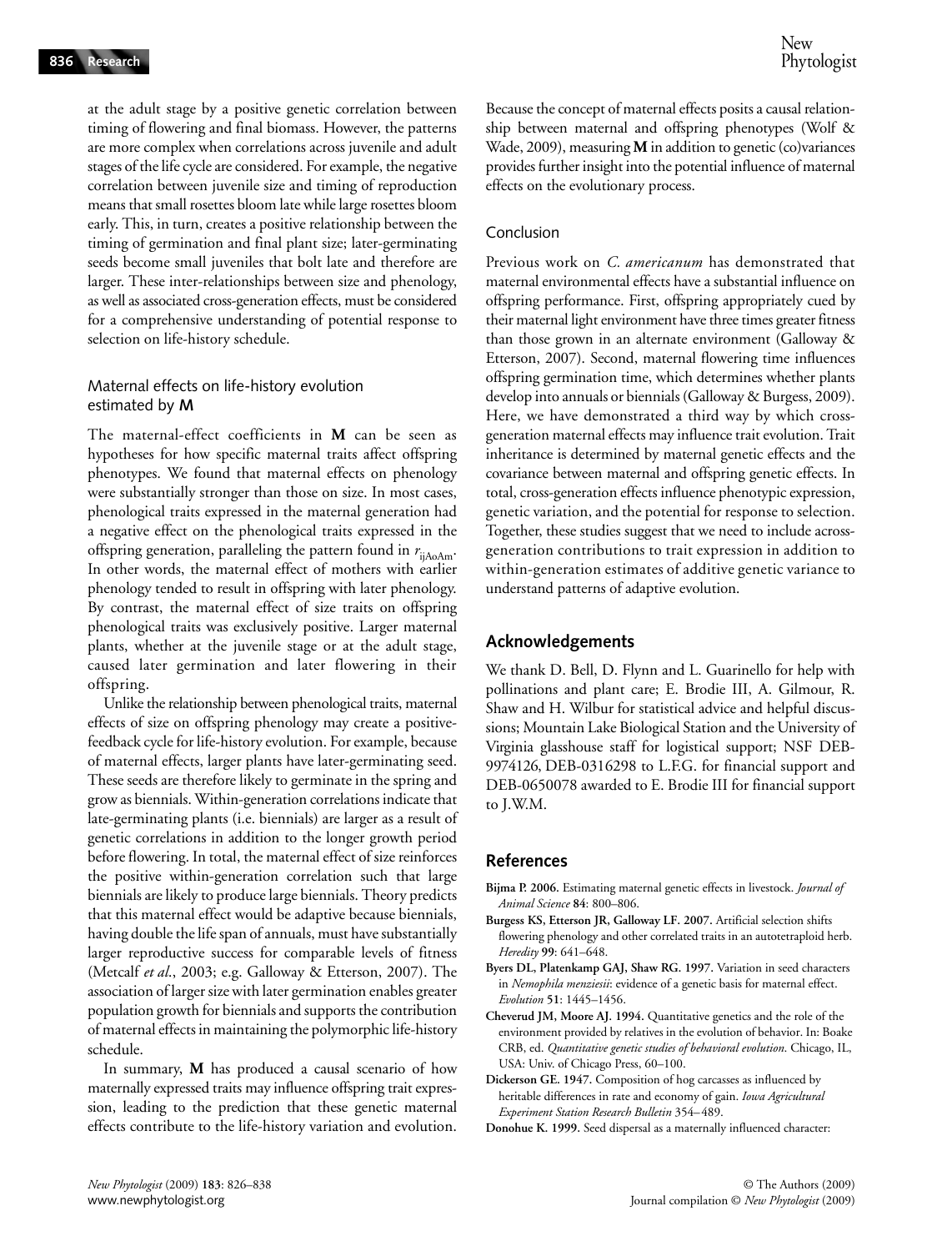mechanistic basis of maternal effects and selection on maternal characters in an annual plant. *American Naturalist* **154**: 674–689.

- **Donohue K, Schmitt J. 1998.** Maternal environmental effects in plants: adaptive plasticity? In: Mousseau TA, Fox CW, eds. *Maternal effects as adaptations*. Oxford, UK: Oxford University Press, 137–158.
- **Eisen EJ. 1967.** Mating designs for estimating direct and maternal genetic variances and direct-maternal genetic covariances. *Canadian Journal of Genetics and Cytology* **9**: 13–22.
- **Evanhoe L, Galloway LF. 2002.** Floral longevity in *Campanula americana*  (Campanulaceae): a comparison of morphological and functional gender phases. *American Journal of Botany* **89**: 587–591.
- **Falconer DS. 1965.** Maternal effects and selection response. *Proceedings of the XIth International Congress of Genetics* **3**: 763–774.
- **Falconer DS, MacKay TFC. 1996.** *Introduction to quantitative genetics*. Harlow, UK: Prentice Hall.
- **Forstmeier W, Coltman DW, Birkhead TR. 2004.** Maternal effects influence the sexual behavior of sons and daughters in the zebra finch. *Evolution* **58**: 2574–2583.
- Fox CW, Czesak E, Mousseau TA, Roff DA. 1999. The evolutionary genetics of an adaptive maternal effect: egg size plasticity in a seed beetle. *Evolution* **53**: 552–560.
- **Franks JS, Sim S, Weis AE. 2007.** Rapid evolution of flowering time by an annual plant in response to a climate fluctuation. *Proceedings of the National Academy of Science, USA* **104**: 1278–1282.
- **Galloway LF. 2001.** Parental environmental effects on life history in the herbaceous plant *Campanula americana*. *Ecology* **82**: 2781–2789.

**Galloway LF. 2002.** The effect of maternal phenology on offspring life history in the herbaceous plant *Campanula americana*. *Journal of Ecology* **90**: 851–858.

- **Galloway LF. 2005.** Maternal effects provide phenotypic adaptation to local environmental conditions. *New Phytologist* **166**: 93–100.
- **Galloway LF, Burgess KS. 2009.** Manipulation of flowering time: phenological integration and maternal effects. *Ecology* **90**: 2139–2148.
- **Galloway LF, Etterson JR. 2005.** Population differentiation and hybrid success in *Campanula americana*: geography and genome size. *Journal of Evolutionary Biology* **18**: 81–89.
- **Galloway LF, Etterson JR. 2007.** Transgenerational plasticity is adaptive in the wild. *Science* **318**: 1134–1136.
- **Galloway LF, Etterson JR, Hamrick JL. 2003.** Outcrossing rates and inbreeding depression in the herbaceous autotetraploid *Campanula americana*. *Heredity* **90**: 308–15.
- **Geber MA. 1990.** The cost of meristem limitation in *Polygonum arenastrum –* negative genetic correlations between fecundity and growth. *Evolution* **44**: 799–819.
- **Gilmour AR, Gogel BJ, Cullis BR, Thompson R. 2006.** *ASReml User Guide Release 2.0*. Hemel Hempstead, UK: VSN International Ltd.
- **Grant PR, Grant BR. 1995.** Predicting microevolutionary responses to directional selection on heritable variation. *Evolution* **49**: 241–251.
- **Kilkenny FF, Galloway LF. 2008.** Reproductive success in varying light environments: direct and indirect effects of light on plants and pollinators. *Oecologia* **155**: 247–255.
- **Kirkpatrick M, Lande R. 1989.** The evolution of maternal characters. *Evolution* **43**: 485–503.
- **Kruuk LEB. 2004.** Estimating genetic parameters in natural populations using the 'animal model'. *Philosophical Transactions of the Royal Society of London B* **359**: 873–890.
- **Kruuk LEB, Hadfield JD. 2007.** How to separate genetic and environmental causes of similarity between relatives. *Journal of Evolutionary Biology* **20**: 1890–1903.
- **Lande R, Arnold SJ. 1983.** The measurement of selection on correlated characters. *Evolution* **37**: 1210–1226.
- **Lande R, Kirkpatrick M. 1990.** Selection response in traits with maternal inheritance. *Genetical Research* **55**: 189–197.
- **Lindholm AK, Hunt J, Brooks R. 2006.** Where do all the maternal effects go? Variation in offspring body size through ontogeny in the live-bearing fish *Poecilia parae*. *Biology Letters* **22**: 586–589.
- **Linksvayer TA. 2006.** Direct, maternal, and sibsocial genetic effects on individual and colony traits in an ant. *Evolution* **60**: 2552–2561.
- **Lynch M, Walsh B. 1998.** *Genetics and analysis of quantitative traits*. Sunderland, MA, USA: Sinauer Associates.
- **McAdam AG, Boutin S, Reale D, Berteaux D. 2002.** Maternal effects and the potential for evolution in a natural population of animals. *Evolution* **56**: 846–851.
- **McGlothlin JW, Brodie ED III. 2009.** How to measure indirect genetic effects: the congruence of trait-based and variance-partitioning approaches. *Evolution* **63**: 1785–1795.
- **Metcalf JC, Rose KE, Rees M. 2003.** Evolutionary demography of monocarpic perennials. *Trends in Ecology & Evolution* **18**: 471–480.
- **Meyer K. 1992.** Variance components due to direct and maternal effects for growth traits of Australian beef cattle. *Livestock Production Science* **31**: 179–204.
- **Montalvo A, Shaw RG. 1994.** Quantitative genetics of sequential life-history and juvenile traits in the partially selfing perennial, *Aquilegia caerulea*. *Evolution* **48**: 828–841.
- **Mousseau TA, Fox CW. 1998.** *Maternal effects as adaptations*. Oxford, UK: Oxford University Press.
- **Perry GML, Audet C, Laplatte B, Bernatchez L. 2004.** Shifting patterns in genetic control at the embryo-alevin boundary in brook charr. *Evolution* **58**: 2002–2012.
- **Platenkamp GAJ, Shaw RG. 1993.** Environmental and genetic maternal effects on seed characters in *Nemophila menziesii*. *Evolution* **47**: 540–555.
- **Räsänen K, Kruuk LEB. 2007.** Maternal effects and evolution at ecological time-scales. *Functional Ecology* **21**: 408–421.
- **Rauter CM, Moore AJ. 2002.** Evolutionary importance of parental care performance, food resources, and direct and indirect genetic effects in a burying beetle. *Journal of Evolutionary Biology* **15**: 407–417.
- **Roach DA, Wulff RD. 1987.** Maternal effects in plants. *Annual Review of Ecology & Systematics* **18**: 209–235.
- **Roff DA. 2002.** *Life history evolution*. Sunderland, MA, USA: Sinauer Associates.
- **Shaw RG, Byers DL. 1998.** Genetics of maternal and paternal effects. In: Mousseau TA, Fox CW, eds. *Maternal effects as adaptations*. Oxford, UK: Oxford University Press, 97–111.
- **Stearns SC. 1992.** *The evolution of life histories*. Oxford, UK: Oxford University Press.
- **Thiede DA. 1998.** Maternal inheritance and its effect on adaptive evolution: a quantitative genetic analysis of maternal effects in a natural plant population. *Evolution* **52**: 998–1015.
- **Visscher PM. 2006.** A note on the asymptotic distribution of likelihood ratio tests to test variance components. *Twin Research and Human Genetics* **9**: 490–495.
- **Willham RL. 1963.** The covariance between relatives for characters composed of components contributed by related individuals. *Biometrics* **19**: 18–27.
- **Willham RL. 1972.** The role of maternal effects in animal breeding: III. Biometrical aspects of maternal effects in animals. *Journal of Animal Science* **35**: 1288–1293.
- **Wilson AJ, Coltman DW, Pemberton JM, Overall ADJ, Byrne KA, Kruuk LEB. 2005.** Maternal genetic effects set the potential for evolution in a free-living vertebrate population. *Journal of Evolutionary Biology* **18**: 405–414.
- **Wilson AJ, Réale D. 2006.** Ontogeny of additive and maternal genetic effects: lessons from domestic mammals. *American Naturalist* **167**: E23–E38.
- **Wolf JB, Brodie ED. 1998.** The coadaptation of parental and offspring characters. *Evolution* **52**: 299–308.